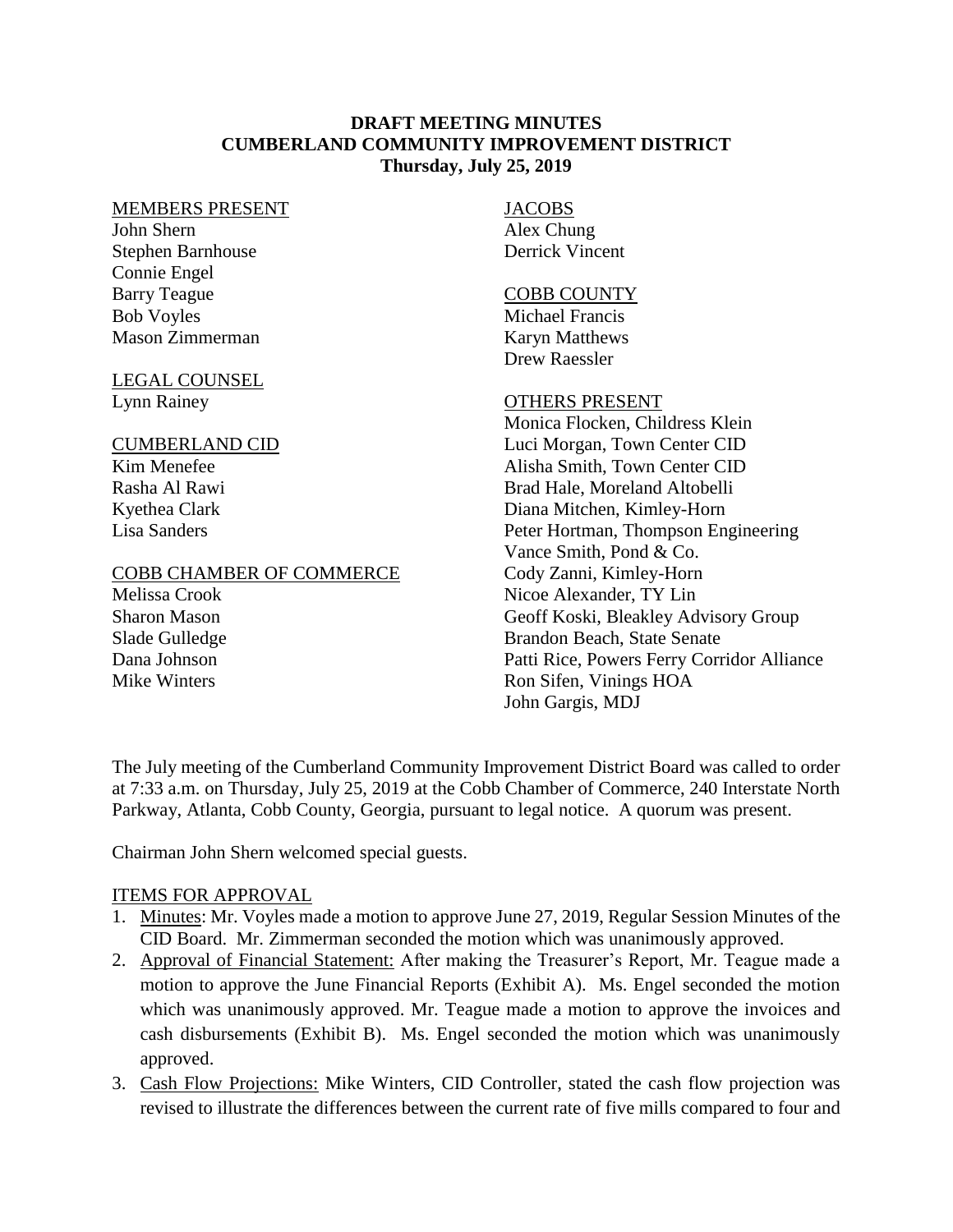#### **Draft CCID Minutes July 25, 2019 Page 2 of 6**

three mills. Revenue projections through the 2024 term are reflected at \$38M if tax millage rate remains five mills with a reduction of \$6.3M for four mills, and \$12.5M for three mills. At present, cash projections are well in the black; therefore, there will be no need to access the line of credit

## TAX MILLAGE RATE VOTE

Lynn Rainey, Legal Counsel, reported the Board gave the directive at last month's meeting to advertise a proposed five mill rate with the five-year tax millage history. The projection, based upon the current assessed value is flat for 2019, which according to the Tax Assessor's office is based upon appeals. However, 2020 will be a big year for reassessments. Board member Voyles stated the CCID needs to do some additional analysis and studies for future projected costs that cannot be determined now. The transit component is critical for the County and CCID to continue to be at the forefront. Mr. Voyles made a motion to approve the official millage rate for the current year at five mills. Mr. Zimmerman seconded the motion which was unanimously approved.

# CHAIRMAN'S REMARKS & UPDATES

- A. Cumberland Enhancement Standards: Chairman Shern stated a desire of some CCID Board members to consider extending the streetscape standards throughout the CCID. Up until now, the Board had agreed to concentrate on the cores. Chairman Shern asked Mrs. Menefee to provide a costs analysis for extending these enhancements in phases by geographical areas. Board member Engel discussed the roles and responsibilities if/when the CCID broadens the areas as it relates to maintenance efforts. Board member Teague presented six proposed improvements requiring a long-term commitment of the CCID: 1) installation of black mast arms, 2) expand streetlights, 3) repair crosswalks, 4) clean up the crib wall along Cumberland Blvd. 5) illuminate street signs, and 6) improve transit stops. Board members were in favor of staff outlining a plan with options to consider.
- B. Akers Mill INFRA Grant: Chairman Shern announced Cobb County had been awarded \$5M for the completion of the Akers Mill Ramp by the U.S. Department of Transportation and congratulated the team effort.
- C. CCID's Bank account: Chairman Shern stated Synovus Bank notified the CCID that several forged CCID checks were presented for payment. Mr. Winters worked closely with the bank to recover our losses, and a police report was filed. A program has been implemented by Synovus Bank called Positive Pay to prevent this from reoccurring.

Chairman Shern welcomed Senator Brandon Beach. Senator Beach briefed Board members on freight traffic across Georgia and ways the State of Georgia may try to address it. He invited Board members to attend a meeting featuring GDOT Commissioner Russell McMurry. Mr. McMurry will be speaking on the status of freight and logistics in the state. The first meeting will be at 10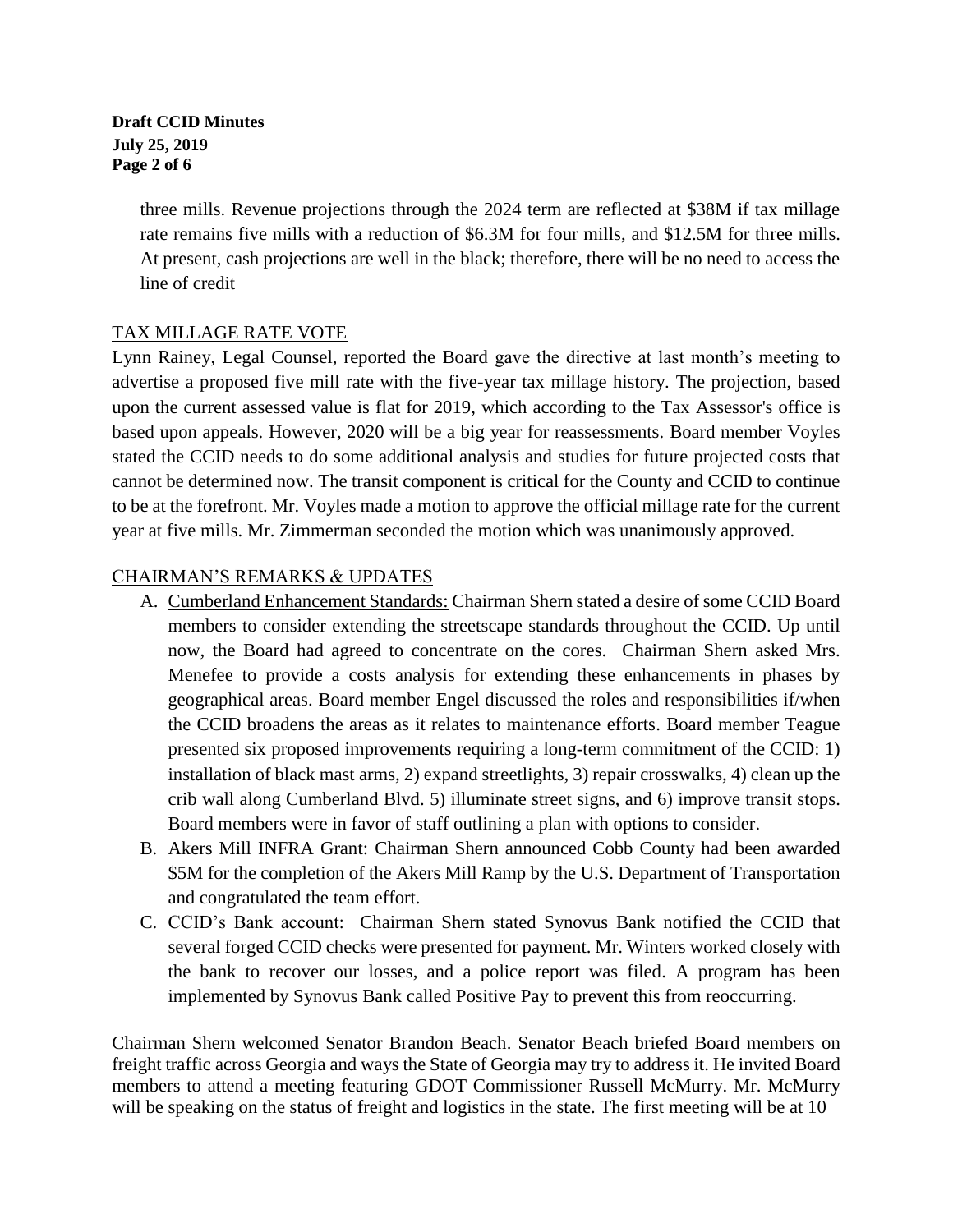**Draft CCID Minutes July 25, 2019 Page 3 of 6**

a.m. on August 14<sup>th</sup> at the Georgia Department of Transportation in Atlanta. Mr. Beach stated the State of Georgia appreciates the CCID and all it does for transportation.

## EXECUTIVE DIRECTOR REMARKS & UPDATES

Mrs. Menefee provided the following updates:

- A. Akers Mill INFRA Grant Funding (\$90,000 request): Mrs. Menefee thanked the CCID Board and all of its partners at the local, state and federal level for closing the \$5M funding gap. When the INFRA grant was submitted through Cobb County, the grant ask was for \$5,090,000. Cobb County was approved for \$5M and there is a funding gap of \$90K. Mrs. Engel made a motion to approve the \$90K shortfall for the completion of the Akers Mill Ramp. Mr. Zimmerman seconded the motion which was unanimously approved. Construction on the ramp is expected to start in 2021 and be completed in 2023.
- B. Bleakly Advisory Group Economic Impact Analysis Update (\$33,750 request): Ms. Menefee stated the need for current economic data about the district which has not been updated since 2017. Bleakly Advisory Group submitted a proposal to conduct a baseline analysis to measure the CCID's economic benefit as well as determining its fiscal impact and growth forecast. Bleakly will provide the key findings which will enable the CCID to illustrate the importance and value of the work being done in the district. The report will also communicate the value of the CCID when submitting grant applications. The cost of the report will be \$33,750 and take approximately 14-weeks to complete. Geoff Koski, President of Bleakly Advisory Group, was present and further explained their process. Mrs. Engel made a motion to approve \$33,750 to the Bleakly Advisory Group to complete an Economic Impact Analysis Update. Mr. Voyles seconded the motion which was unanimously approved.
- C. Staffing Recommendations
	- 1. Communication and Outreach Manager: Mrs. Menefee requested a budget increase for personnel to create and fill a Communications and Outreach position for the CCID. This individual would have responsibility for developing the CCID's strategic communications, public relations, and outreach, as well as all other events and items that align with the mission of the CCID. Specific responsibilities include developing communication tools, digital marketing, being able to assist with the CCID's website as well as email marketing. This position has been in place in the past, but there is a void, and Mrs. Menefee request to fill it. The individual would need five-plus years of experience. Mrs. Menefee requested a commitment not to exceed \$70,000 for the position. Chairman Shern made a motion to approve the hiring of a Communications and Outreach Manager for the CCID. Mr. Voyles seconded the motion which was unanimously approved.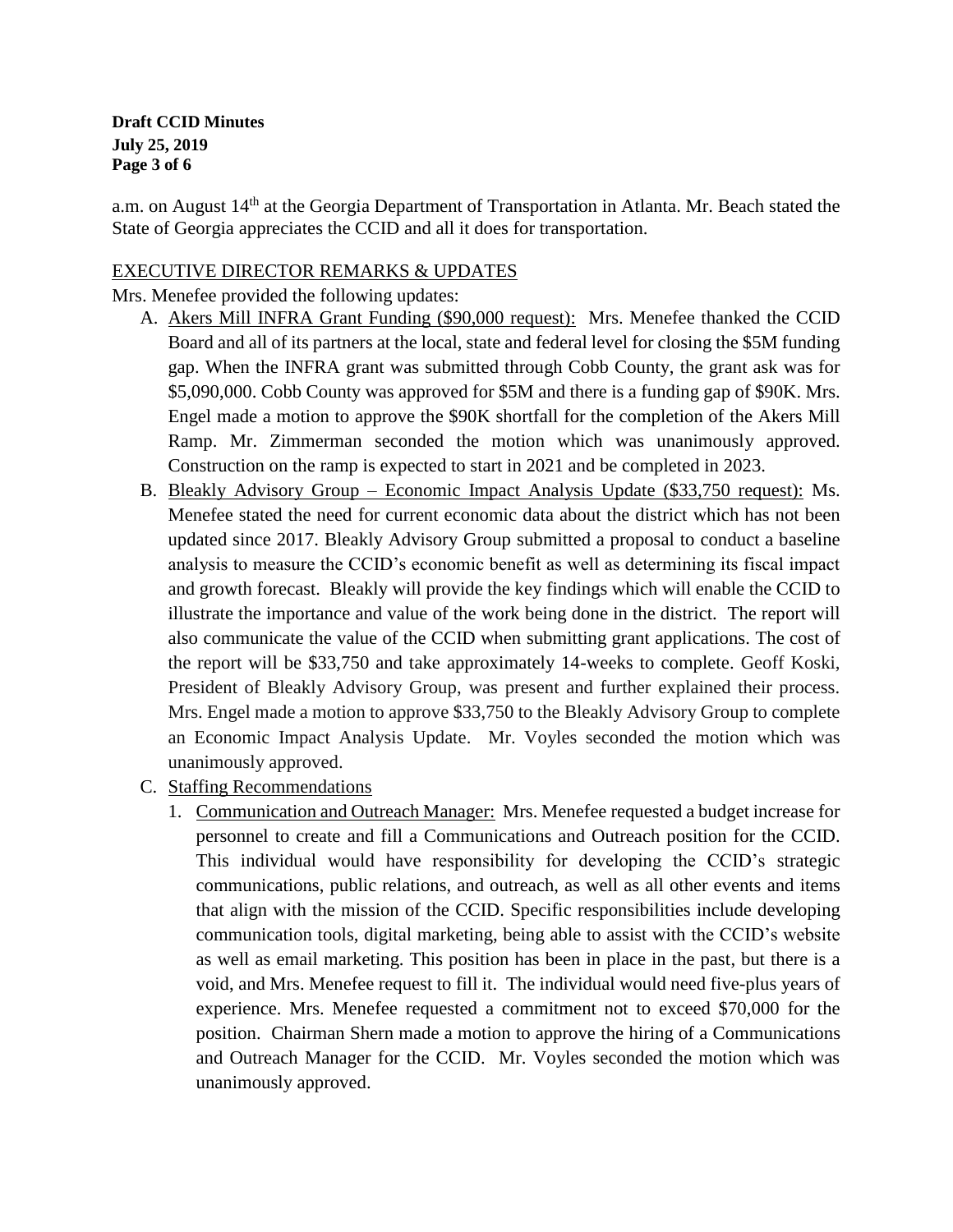**Draft CCID Minutes July 25, 2019 Page 4 of 6**

- 2. GIS Consultant: Mrs. Menefee requested the CCID to engage Sara Mayberry as a consultant. Ms. Mayberry is GIS certified and will create a variety of mapping (i.e., investment and sales maps) and data sources as well as train staff to use the program. Ms. Mayberry would be retained for six months initially and a total rate of \$45K for services. The GIS software would need to be purchased for a cost not to exceed \$3K. Ms. Menefee will re-evaluate the need to extend the contract at the end of the six months. Mrs. Engel made a motion to approve an independent contractor agreement with Sara Mayberry as a GIS consultant for the CCID for \$45K for six months and not to exceed \$3K to purchase the GIS software. Mr. Voyles seconded the motion which was unanimously approved.
- D. Bob Callan Trail Ribbon-Cutting Invitation: Mrs. Menefee reminded everyone of the Bob Callan Trail ribbon-cutting following today's Board meeting.

## DIRECTOR OF OPERATIONS UPDATE

A. Operations/Requests

- 1. Brightview-Interchange Scope Expansion (\$33,785 request): Ms. Clark stated the request is a scope expansion from Akers Mill Road and continuing to Cumberland Blvd. A field ridearound was conducted, and it was determined that the original scope of work needed to be expanded to include to Cumberland Blvd. There would be no installation, just clean-up. Brightview's fee to expand the scope of work is \$33,785. Mr. Voyles made a motion to approve an additional \$33,785 to Brightview for the I-75/I-285 vegetative clean-up and removal. Mrs. Engel seconded the motion and the motion was unanimously approved.
- 2. Stillhouse Trails Feasibility & Constructability Study (\$48,500 request): Ms. Clark stated the Vinings Homeowners Association (VHA) has had a long-time interest in this particular project. In 2014, there was a conceptual study for Stillhouse that was completed by Kimley-Horn. Recently, VHA had reached out, and Board member Voyles facilitated a few meetings where VHA continues to express interest in the CCID's support and development of Stillhouse Trails. It was determined in discussions that an additional study and analysis of the topography and detailed alignment need to be examined. Kimley-Horn would continue to look at the feasibility and constructability of the different trail alignments within this particular area, as well as a survey for \$48,500. There are two components to this request, and one is not to exceed \$20K for survey and the other is \$28.5K for looking at the feasibility and constructability. This will connect Stillhouse Road to Cumberland Center. The cost of the survey is \$20K, and there is a hold on that until all parties can figure out whether there's a viable option. The request today is for \$28.5K. The study will take between 4-6 months to complete. Mr. Voyles made a motion to approve Kimley-Horn to complete the study in the amount of \$28.5K. Mr. Teague seconded the motion which was unanimously approved.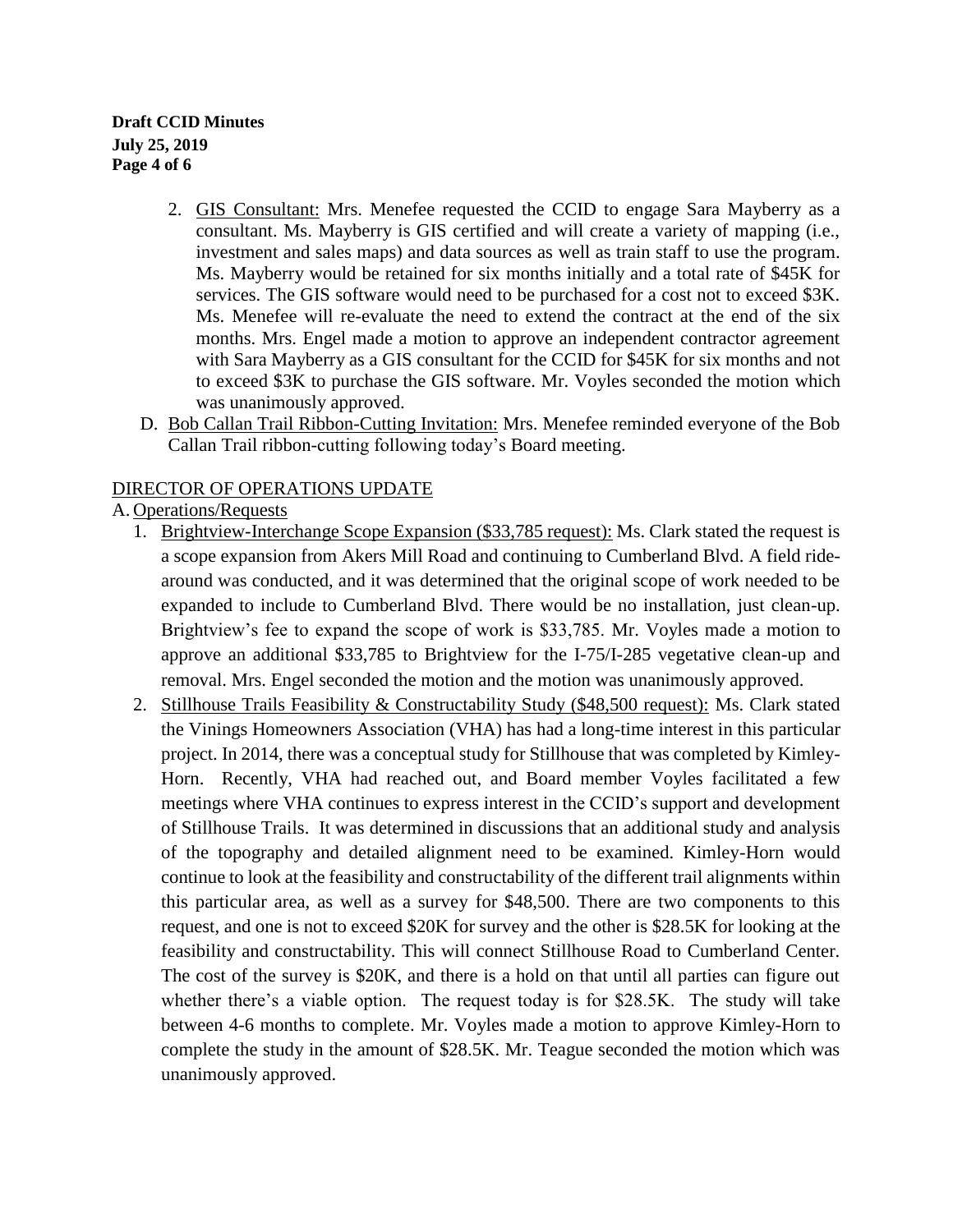**Draft CCID Minutes July 25, 2019 Page 5 of 6**

- 3. I-285 Transit Feasibility Study Phase 2 (\$15,000 request): Ms. Clark reported that last month Eric Bosman, Kimley-Horn, presented the Phase I study to the Board. It was determined that the most feasible alternative is the operation of the rubber wheel vehicle within the I-285 Express Lanes versus a rail-based vehicle. The CCID committed \$15K for the Phase I study along with the five cities across the top end and the Perimeter CID. For Phase 2, five cities and 3 CID's are coming together to conduct a pre-project development technical analysis which will include the preliminary service, plan, capital improvement list, travel time analysis, ridership forecast and refined capital and operations and maintenance cost estimates. This will allow digging deeper into how to operate an integrated transit rubber wheel system onto the I-285 Express Lanes. This study would also address the station locations/platforms based on the access points. Mr. Teague made a motion to approve \$15K for Kimley-Horn to conduct the I-285 Transit Feasibility Study Phase 2. Mr. Voyles seconded the motion which was unanimously approved.
- 4. Capital Improvements Updates: Ms. Clark gave updates on the Cumberland Blvd West Intersection Improvement & Phase III Streetscape, Riverwood Parkway Streetscape, SCATS Traffic Study, Bob Callan Trunk Trail Phase II Segment A & B and Terrell Mill Connector.

Ms. Clark shared with Board members pictures of the mini beautification signs at Palisades Park.

The 2019 pine straw install across the district is taking place.

## COBB COUNTY ISSUES & UPDATES

Drew Raessler, Cobb DOT Deputy Director, updated the Board on the Windy Hill/Terrell Mill Connector.

The ATL Authority has asked for an initial list of projects from the various municipalities in the region. The ATL Authority Board approved an initial list for this year and those will be submitted by the end of this month. There will be a subsequent call for projects in the first few years annually as that organization gets set up. CCID Board members asked to see the project list. Mrs. Menefee will work with the County.

The County's Comprehensive Transportation Plan is still ongoing. The County will be looking at more public input and outreach next year.